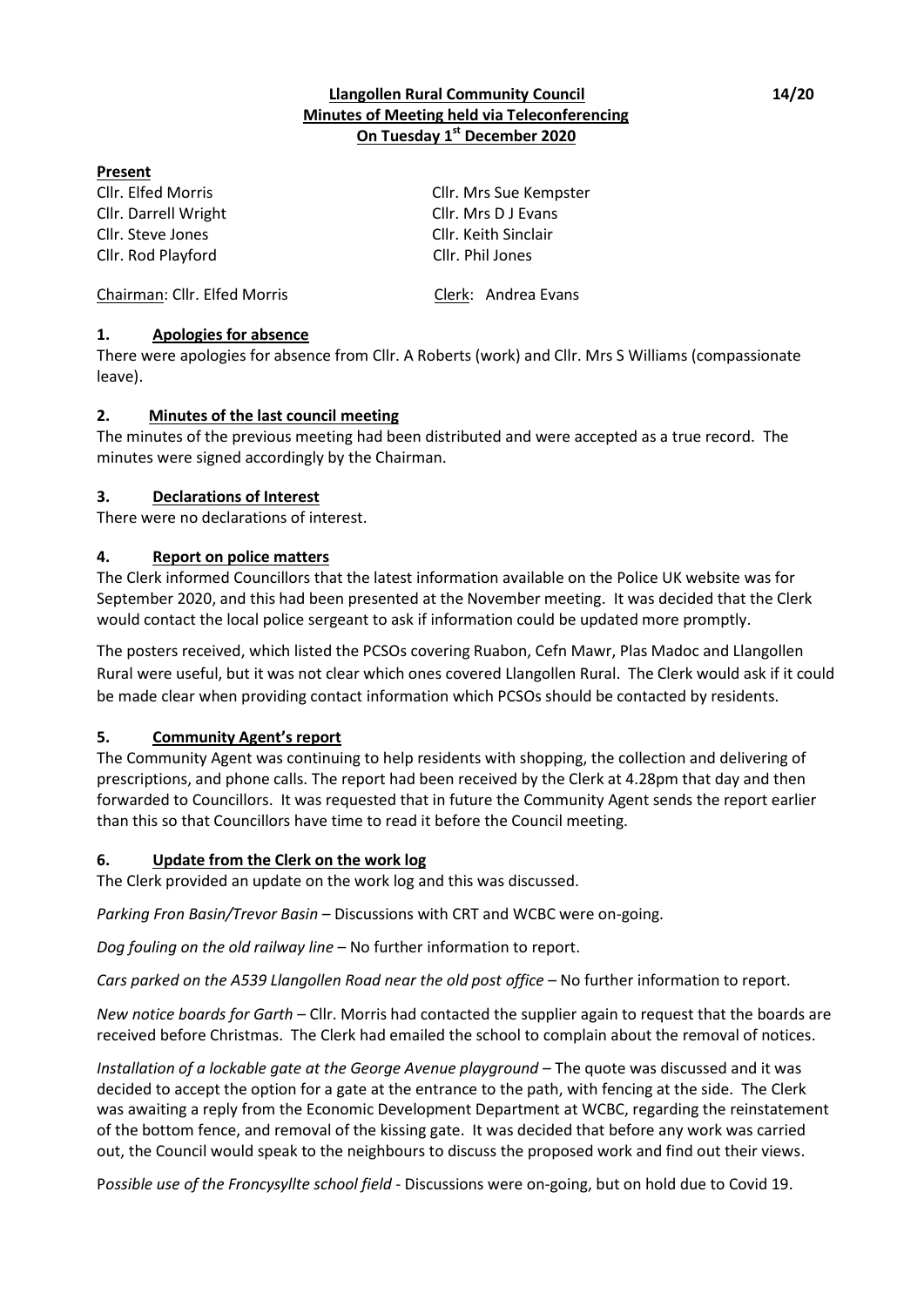**15/20**

*Footpath between Alma Road and School Lane* – Cllr. Sinclair was collecting the necessary information to apply for the Modification Order.

*Steps on the footpath near the Pump field* – No further information had been received from WCBC.

*Japanese Knotweed on the Offa's Dyke footpath* – Cllr Roberts had not received a reply from WCBC.

*Risk assessments of seats, street furniture and Noddfa –* Noddfa Cemetery to be done.

*War Memorial Garth* – A contractor was being sourced.

*Tree obstruction on entering the Bont Bridge* – A reply had not been received from the Highways Department.

*New planters at the entrance to the Rhos-Y-Coed estate* – Quotes were being obtained for the work.

### **7. Planning applications**

To consider planning applications:

**P/2020/0723 –** Extension to roof and alterations to rear **– 1 Tyr Teulu, Woodlands Road, Froncysyllte.**

**P/2020/0726 –** Operation of 1 private hire vehicle **– Vron Hyfryd, Yr Ochr, Froncysyllte.**

There were no objections to the 2 applications.

For information (Approved by WCBC):

**P/2020/0207** – Erection of detached dwelling – **Land at The Cottage, Garth Road, Garth, Wrexham**

**P/2020/0260 –** Variation of conditions 2 (approved drawings), 3 (access closure), 5 (vehicular parking) and 14 (boundaries) of planning permission P/2018/0481 – **Sugn Y Pwll Service Reservoir, Tower Hill, Garth**

**P/2020/0262** – Installation of motor control centre / dosing kiosk (in retrospect) – **Sugn Y Pwll Service Reservoir, Tower Hill, Garth, Wrexham**

### **8. Correspondence update from the Clerk**

All correspondence was listed in the Clerk's report and had been forwarded to Councillors. The Clerk highlighted the following emails:

**Welsh Government -** Discretionary Expenditure Limit 2021-22 **Wrexham County Borough Council -** Community Council Precept 2021/2022

### **9. To consider the J C Edwards Wall Feasibility Study and decide how to proceed**

The draft feasibility study had been received on 29<sup>th</sup> November 2020 and it had been sent to councillors. Cadwyn Clwyd had asked for additional information to be added to the report, as required in the original brief for the feasibility study, namely, 'a three-year forward cash flow projection for the proposal, showing how it will be implemented and funded'. The additional information would be forwarded to councillors when it was received.

As the report was detailed and comprised 101 pages, it was proposed that a working group was set up to include councillors and the consultant architect, in order to discuss the report in detail and present proposals to the February Council meeting. The members of the Working Group would be Cllr.Playford, Cllr. Roberts, Cllr. Mrs Kempster, Cllr. Wright, Cllr. P Jones and G. Edwards. The Council expressed its thanks to Cllr. Roberts and Cllr. Playford for their contribution to the production of the feasibility study.

## **10. Update from the Boer War Memorial Working Group**

The Working Group met on 20<sup>th</sup> November 2020 and a copy of the report had been circulated. Possible grant funding sources were discussed and also if there was a fall-back position, if the War Memorial Trust would not provide grant funding. Cllr. Mrs S Kempster asked if the Wales Heritage Lottery Fund bid for JC Edwards Wall could be combined with a bid for the war memorial, to provide a broader area of benefit to the community. The working group would look into this.